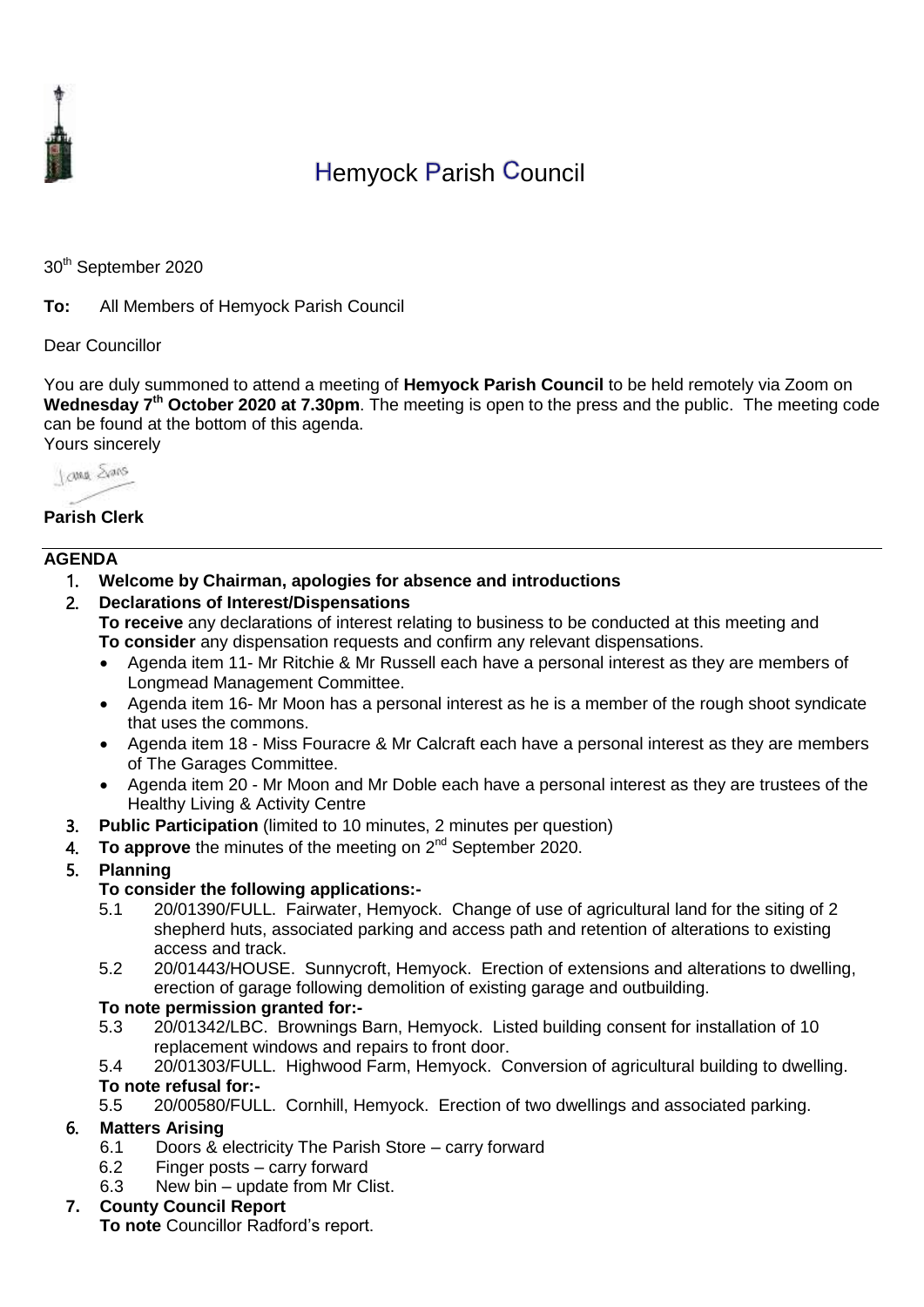- **8. District Council Report update** from Councillor Clist
- **9. Finance** 
	- 9.1 **To agree** income and expenditure and bank reconciliation
- **10. Clerk Update** 
	- **To receive** update from Clerk

### **11. Longmead**

- 11.1 bridge update from Clerk
- 11.2 Play Area update from Mr Ritchie.
- 11.3 BMX track- carry forward
- 11.4 Replacement bins update from clerk
- 11.5 Consider request from Hemyock Football Club to 1) erect new sign at entrance to
	- Longmead and 2) fund the installation of a barrier around the remaining sides of the pitch.

## **12. Highways**

12.1Station Road - pavement – **update** from clerk.

**13. 106 Projects** 

A meeting has been arranged for Thursday  $8<sup>th</sup>$  October

- **14. Cemetery** 
	- **To receive** any relevant information
- **15. Footpaths**
	- **To receive** any relevant information.
- **16. Commons Management Group CMG**
	- 16.1 **Update** reference hard standing area at Hemyock Turbary Mr Moon.
- **17. Village Maintenance**
	- 17.1 **To discuss and agree** additional tasks
- **18. Garages Youth Project**

**To receive** any relevant information

- **19. Blackdown Hills Parish Network**
	- **To receive** any relevant information

## **20. Blackdown Healthy Living & Activities Centre**

**To receive** any relevant information

- 20.1 Loft insulation update from Mr Russell
- 20.2 Asbestos survey inspection complete no asbestos found.
- 20.3 Crash Barrier in car park update from Mr Ritchie
- 20.4 Tree work update from clerk
- 20.5 Fire Risk Assessment consider 3 quotations from BHLAC for Fire Risk Assessment, consider quotation to mend existing fire doors and consider payment of fire doors assessment £216.00.

## **21. Asset Management**

**To receive** any relevant information

## **22. Community Land**

**To receive** any relevant information

**23. Correspondence**

## **To consider**

23.1 Consider email from parishioner with regard to overgrown beech tree.

- **24. Public Participation**
- **25. PR**
- **26. Date of Next Council Meeting – Wednesday 4 th November 2020 at 7.30pm. (Venue to be confirmed)**